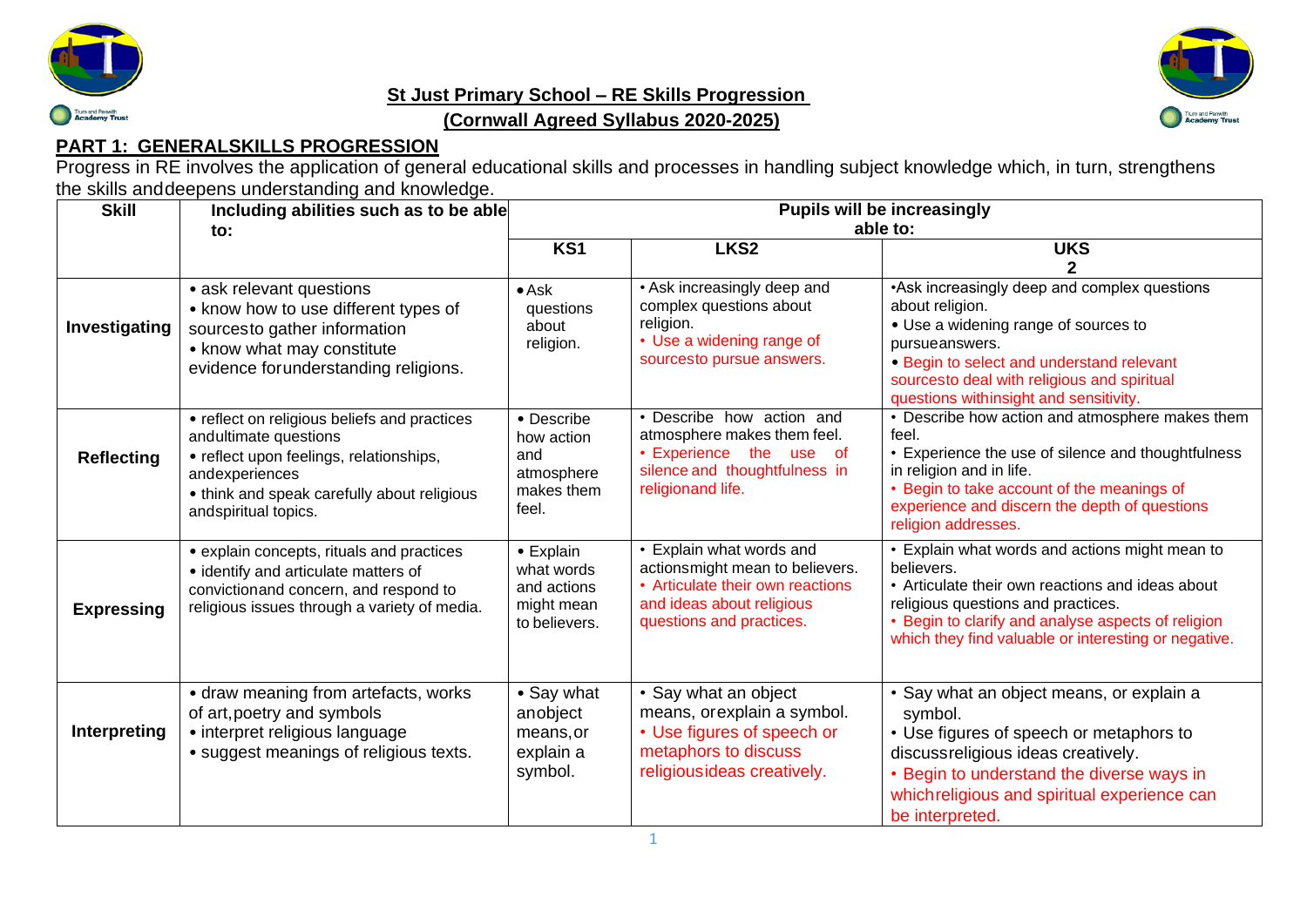| <b>Empathising</b> | thoughts,<br>feelings,<br>• consider<br>the<br>experiences, attitudes, beliefs and values of<br>others<br>• develop the power of imagination<br>to identify feelings such as love,<br>wonder, forgiveness and sorrow<br>• see the world through the eyes of<br>others and issues from their point of<br>view | • See with<br>sensitivity<br>how others<br>respond to<br>their<br>actions,<br>words or<br>behaviour | • See with sensitivity how<br>others respond to their actions,<br>words orbehaviour.<br>• Connect their feelings, both<br>positive and negative, with<br>those of others, including in<br>religious stories and contexts. | • See with sensitivity how others respond to<br>theiractions, words or behaviour.<br>• Connect their feelings, both positive and<br>negative, with those of others, including in<br>religious stories and contexts.<br>• Begin to imagine with growing awareness<br>how they would feel in a different situation<br>from theirown. |
|--------------------|--------------------------------------------------------------------------------------------------------------------------------------------------------------------------------------------------------------------------------------------------------------------------------------------------------------|-----------------------------------------------------------------------------------------------------|---------------------------------------------------------------------------------------------------------------------------------------------------------------------------------------------------------------------------|------------------------------------------------------------------------------------------------------------------------------------------------------------------------------------------------------------------------------------------------------------------------------------------------------------------------------------|
| <b>Applying</b>    | • use RE learning in new situations<br>• make associations between religions<br>andindividual community, national and<br>international life<br>• identify key religious values and<br>their connections with secular<br>values.                                                                              | • Recognise<br>religious<br>materials<br>andtake<br>note of their<br>details and<br>style.          | • Recognise religious<br>materials and take note of<br>their details and style.<br>• See links and simple<br>connections between<br>aspects of religions.                                                                 | • Recognise religious materials and take<br>note of their details and style.<br>• See links and simple connections between<br>aspects of religions.<br>• Begin to make links between religious<br>materialand their own ideas.                                                                                                     |
| <b>Discerning</b>  | • develop insight into personal<br>experience and religion<br>• explore positive and negative aspects<br>of religious and secular beliefs and<br>ways of life<br>• relate learning to life<br>• make thoughtful judgements about<br>the personal value of religious beliefs<br>and practices.                | • Experience<br>the awe and<br>wonder of<br>thenatural<br>world and of<br>human<br>relations.       | • Experience<br>the awe<br>and<br>wonder of the natural world and<br>of human relations.<br>• Be willing to look beyond<br>the surface at underlying<br>ideas and questions.                                              | • Experience the awe and wonder of the<br>natural world and of human relations.<br>• Be willing to look beyond the<br>surface atunderlying ideas and<br>questions.<br>• Begin to weigh up the value religious<br>believers find in their faith with simple insight,<br>relating it totheir own experience.                         |
| <b>Analysing</b>   | · distinguish between opinion, belief and<br>fact<br>· distinguish between features of<br>different religions<br>• recognise similarities and<br>distinctiveness of religious ways of life.                                                                                                                  | • See what<br>kinds of<br>reasons are<br>given to<br>explain<br>religious<br>aspects of<br>life.    | • See what kinds of reasons<br>are given to explain religious<br>aspects of life.<br>• Join in discussion about<br>issues arising from the study<br>of religion.                                                          | • See what kinds of reasons are given to<br>explain religious aspects of life.<br>• Join in discussion about issues arising from<br>thestudy of religion.<br>. Begin to use reasons, facts, opinions,<br>examples and experience to justify or<br>question a view of a religious issue.                                            |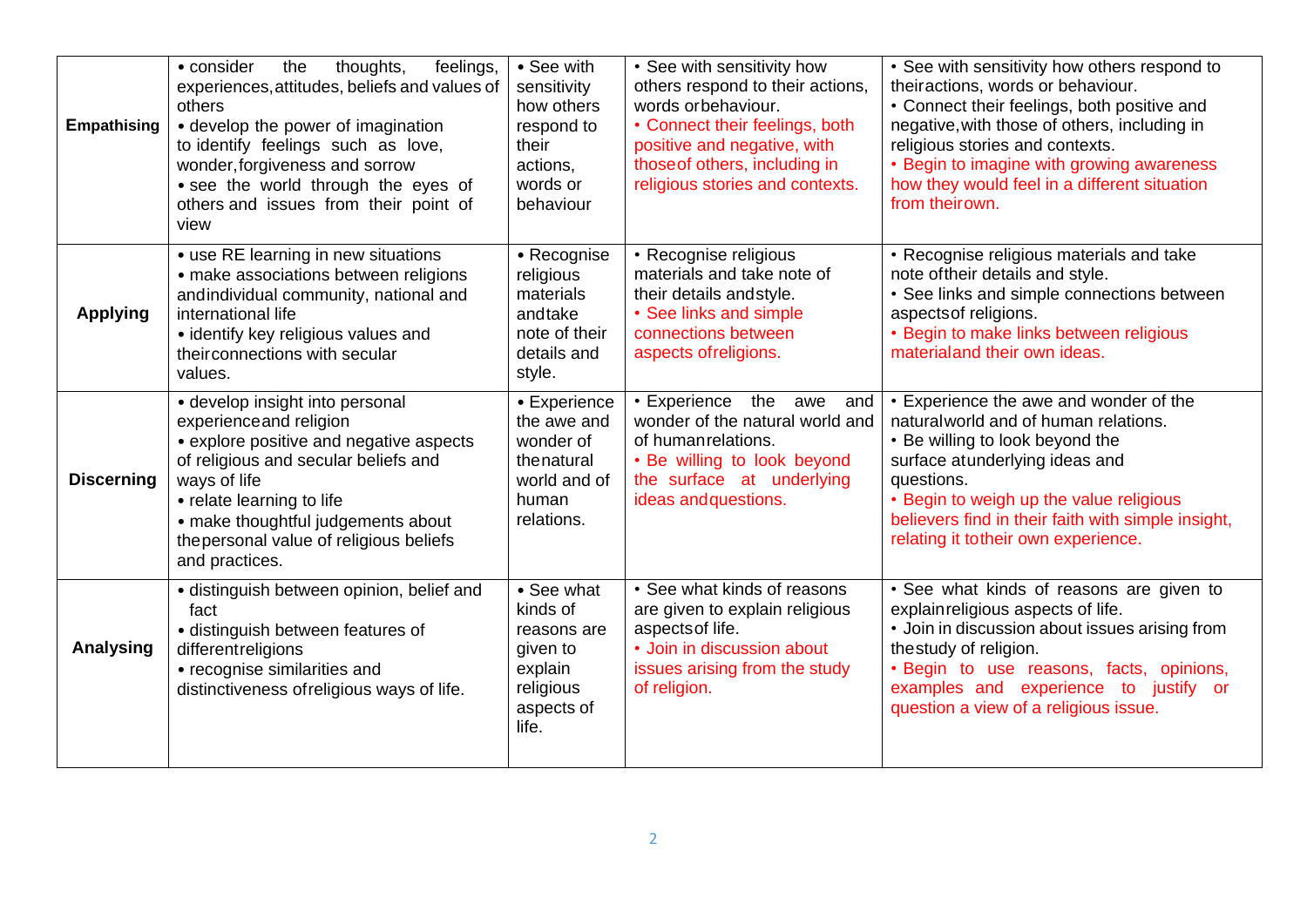| <b>Synthesising</b> | • link significant features of religion<br>togetherin a coherent pattern<br>• connect different aspects of life<br>into ameaningful whole<br>• make links between religion and<br>humanexperience, including the<br>pupil's own experience.                                                                                 | • Notice<br>similarities<br>between<br>stories and<br>practices<br>from<br>religions. | • Notice similarities<br>betweenstories and<br>practices from religions.<br>• Use general words to<br>describe arange of religious<br>practice and teaching.                  | • Notice similarities between stories and<br>practices from religions.<br>• Use general words to describe a range of<br>religious practice and teaching.<br>• Begin to make simple links between<br>different aspects of one religion, or similar<br>and contrastingaspects of two or more<br>religions. |
|---------------------|-----------------------------------------------------------------------------------------------------------------------------------------------------------------------------------------------------------------------------------------------------------------------------------------------------------------------------|---------------------------------------------------------------------------------------|-------------------------------------------------------------------------------------------------------------------------------------------------------------------------------|----------------------------------------------------------------------------------------------------------------------------------------------------------------------------------------------------------------------------------------------------------------------------------------------------------|
| <b>Evaluating</b>   | • debate issues of religious<br>significance with reference to<br>experience, evidence and argument<br>• weigh the respective claims of self-<br>interest, consideration for others,<br>religious teaching and individual<br>conscience<br>• draw balanced conclusions,<br>related to evidence, dialogue and<br>experience. | • Talk about<br>what makes<br>people<br>choose<br>religious<br>waysof life.           | • Talk about what makes<br>peoplechoose religious ways<br>of life.<br>• Describe how religious<br>people show the importance<br>of symbols, key figures, texts<br>or stories. | • Talk about what makes people choose<br>religious ways of life.<br>• Describe how religious people show the<br>importance of symbols, key figures, texts or<br>stories.<br>• Begin to weigh up with fairness and<br>balance thevalue they see in a range of<br>religious practices.                     |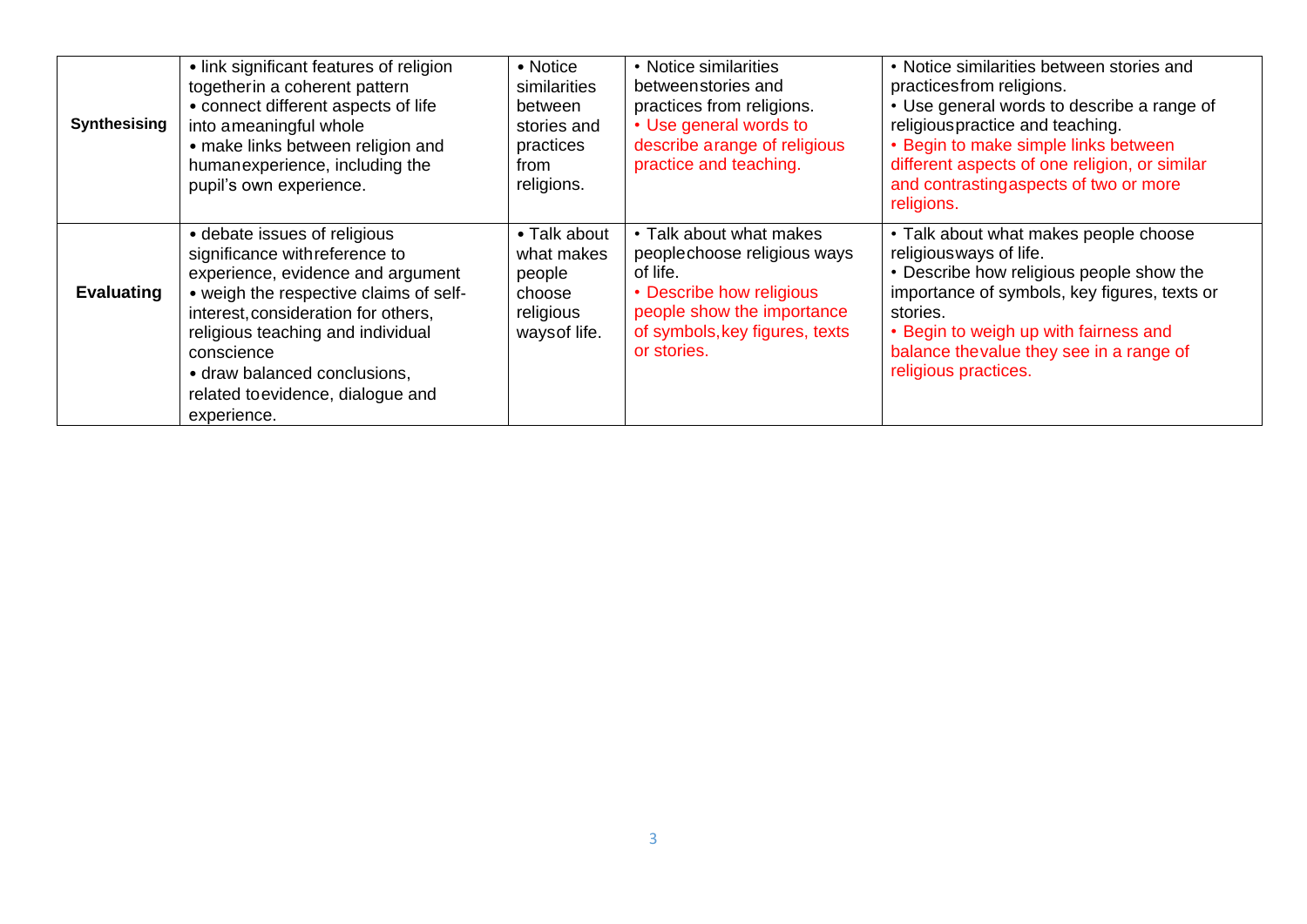## **PART 2: RE ELEMENTS SKILLS PROGRESSION**

| <b>Element</b>                                                                                                                                                                                                                                                                                                                                                        | End of                                                                                                                                                                                                                                                                                                   | <b>End of lower</b>                                                                                                                                                                                                                                                                                                                                          | End of upper                                                                                                                                                                                                                                                                                                                                                                                                                                                                                                                                                         |
|-----------------------------------------------------------------------------------------------------------------------------------------------------------------------------------------------------------------------------------------------------------------------------------------------------------------------------------------------------------------------|----------------------------------------------------------------------------------------------------------------------------------------------------------------------------------------------------------------------------------------------------------------------------------------------------------|--------------------------------------------------------------------------------------------------------------------------------------------------------------------------------------------------------------------------------------------------------------------------------------------------------------------------------------------------------------|----------------------------------------------------------------------------------------------------------------------------------------------------------------------------------------------------------------------------------------------------------------------------------------------------------------------------------------------------------------------------------------------------------------------------------------------------------------------------------------------------------------------------------------------------------------------|
|                                                                                                                                                                                                                                                                                                                                                                       | <b>KS1 Pupils</b>                                                                                                                                                                                                                                                                                        | <b>KS2Pupils</b>                                                                                                                                                                                                                                                                                                                                             | <b>KS2Pupils</b>                                                                                                                                                                                                                                                                                                                                                                                                                                                                                                                                                     |
|                                                                                                                                                                                                                                                                                                                                                                       | can                                                                                                                                                                                                                                                                                                      | can                                                                                                                                                                                                                                                                                                                                                          | can                                                                                                                                                                                                                                                                                                                                                                                                                                                                                                                                                                  |
| <b>Making sense of beliefs Identifying</b><br>and making sense of religious and<br>non-religious beliefs and concepts;<br>understanding what these beliefs<br>mean within their traditions;<br>recognising how and whysources of<br>authority (such as texts) are used,<br>expressed and interpretedin<br>different ways, and developing skills<br>of interpretation. | · identify core beliefs and<br>concepts studied and give<br>asimple description of what<br>they mean<br>• give examples of how<br>stories show what people<br>believe (e.g. the meaning<br>behind a festival)<br>• give clear, simple<br>accountsof what stories and<br>other texts mean to<br>believers | · identify and describe the core beliefs<br>and concepts studied<br>· make clear links between texts/<br>sources of authority and the core<br>concepts studied<br>· offer informed suggestions about<br>what texts/sources of authority can<br>mean and give examples of what these<br>sources mean to believers                                             | • identify and explain the core beliefs and concepts<br>studied, using examples from texts/sources of authority<br>in religions<br>• describe examples of ways in which people use<br>texts/sources of authority to make sense of core beliefs<br>and concepts<br>• give meanings for texts/sources of authority studied,<br>comparing these ideas with some ways in which<br>believers interpret texts/sources of authority                                                                                                                                         |
| <b>Understanding the impact</b><br>Examining how and why people put<br>their beliefs into practice in diverse<br>ways, within their everyday lives,<br>within their communities and in the<br>wider world.                                                                                                                                                            | • give examples of how<br>people use stories, texts and<br>teachings to guide their<br>beliefs and actions<br>• give examples of ways<br>inwhich believers put their<br>beliefs into practice                                                                                                            | · make simple links between stories,<br>teachings and concepts studied and<br>how people live, individually and in<br>communities<br>• describe how people show their<br>beliefs in how they worship and in the<br>way they live<br>· identify some differences in how<br>people put their beliefs into practice                                             | • make clear connections between what people believe<br>and how they live, individually and in communities<br>• using evidence and examples, show how and why<br>people put their beliefs into practice in different ways,<br>e.g. indifferent communities, denominations<br>or cultures                                                                                                                                                                                                                                                                             |
| <b>Making connections</b><br>Evaluating, reflecting on and<br>connecting the beliefs and<br>practicesstudied; allowing pupils<br>to challengeideas studied, and<br>the ideas studied to challenge<br>pupils' thinking; discerning<br>possible connections between<br>these and pupils' own lives and<br>ways of understanding the world.                              | • think, talk and ask<br>questions about whether<br>the ideas they have been<br>studying, have something<br>tosay to them<br>• give a good reason for<br>theviews they have and<br>the connections they<br>make                                                                                          | • make links between some of<br>the beliefs and practices studied<br>and lifein the world today,<br>expressing some ideas of their<br>own clearly<br>• raise important questions and<br>suggestanswers about how far the<br>beliefs<br>and practices studied might make<br>a difference to how pupils think<br>and live<br>• give good reasons for the views | · make connections between the beliefs and<br>practices studied, evaluating and explaining their<br>importance to different people (e.g. believers and<br>atheists)<br>• reflect on and articulate lessons people might<br>gain from the beliefs/practices studied, including<br>their own responses, recognising that others may<br>think differently<br>• consider and weigh up how ideas studied in this<br>unit relate to their own experiences and<br>experiences of the world today, developing insights<br>of their own and giving good reasons for the views |